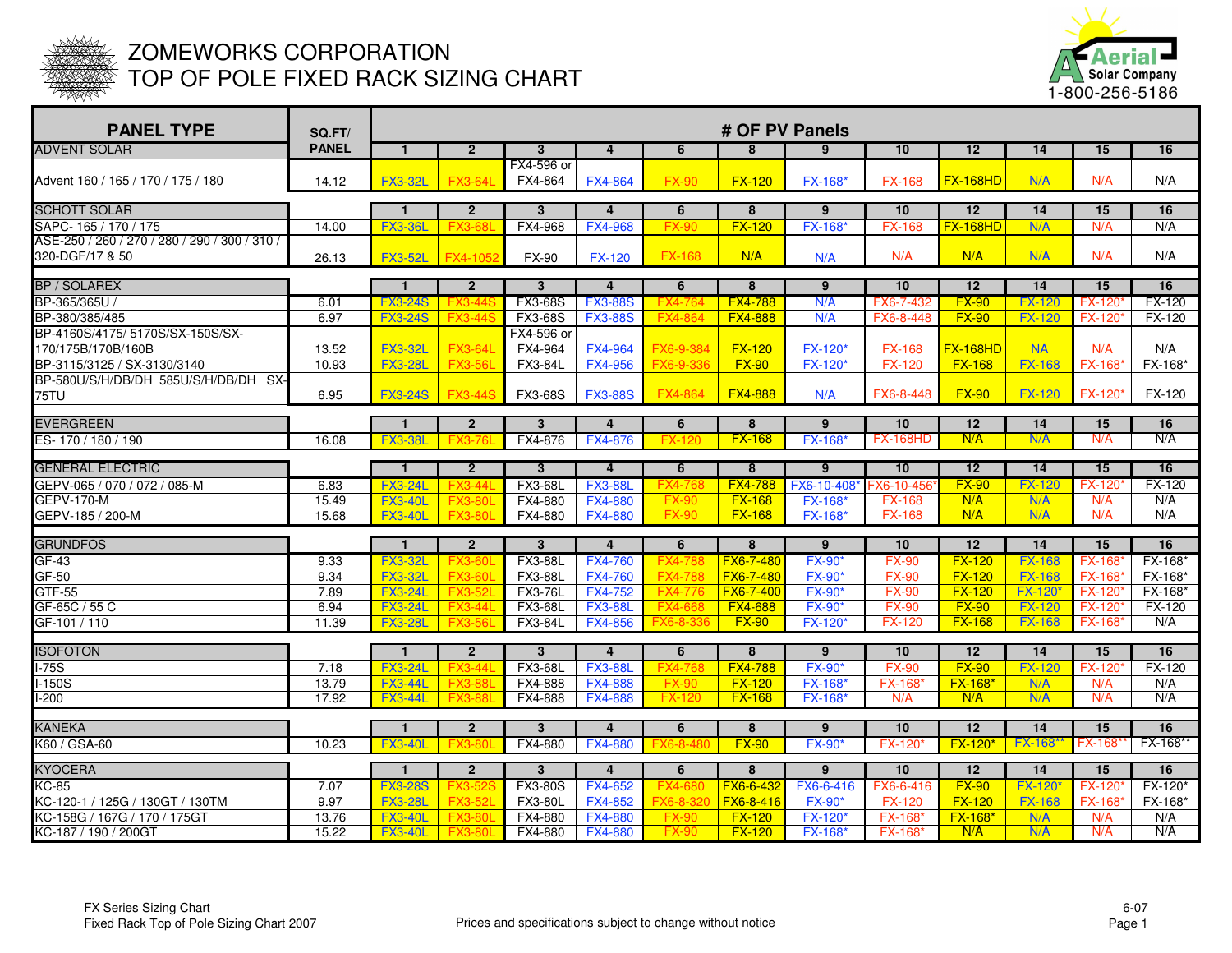| <b>PANEL TYPE</b>                          | SQ.FT/<br><b>PANEL</b> |                |                |                         |                         |                    | # OF PV Panels          |                 |                  |                 |                 |                 |                  |
|--------------------------------------------|------------------------|----------------|----------------|-------------------------|-------------------------|--------------------|-------------------------|-----------------|------------------|-----------------|-----------------|-----------------|------------------|
| <b>MITSUBISHI</b>                          |                        | $\mathbf{1}$   | $\overline{2}$ | $\overline{\mathbf{3}}$ | $\overline{4}$          | 6                  | 8                       | 9               | 10               | $\overline{12}$ | 14              | 15              | 16               |
| PV-MF110 / 120EC3                          | 9.9                    | <b>FX3-28L</b> | <b>FX3-52</b>  | <b>FX3-80L</b>          | <b>FX4-852</b>          | <b>FX4-88</b>      | FX6-8-416               | <b>FX-90</b>    | <b>FX-120</b>    | $FX-120$        | <b>FX-168</b>   | <b>FX-168</b>   | FX-168*          |
| PV-MF125 / 130EA2LF                        | 10.80                  | <b>FX3-32L</b> | <b>FX3-68L</b> | <b>FX3-96L</b>          | <b>FX4-868</b>          | <b>FX4-896</b>     | $FX-90$                 | <b>FX-120</b> * | <b>FX-120</b>    | <b>FX-168*</b>  | <b>FX-168*</b>  | <b>FX-168</b>   | <b>FX-168*HD</b> |
| PV-MF155 / 160 / 165 / 170 EB3/4           | 13.60                  | <b>FX3-32L</b> | <b>FX3-68L</b> | <b>FX3-96L</b>          | <b>FX4-968</b>          | <b>FX4-996</b>     | <b>FX-90</b>            | <b>FX-168*</b>  | <b>FX-168</b>    | <b>FX-168HD</b> | N/A             | N/A             | N/A              |
| PV-TE 115 / 120 / 125 / 130 MF5N           |                        |                |                |                         |                         |                    |                         |                 |                  |                 |                 |                 |                  |
| PV-MF 115 / 120 / 125 / 130 TE4N           | 10.84                  | <b>FX3-28L</b> | <b>FX3-56L</b> | FX3-84L                 | <b>FX4-856</b>          | <b>FX4-884</b>     | <b>FX-90</b>            | <b>FX-120*</b>  | <b>FX-120</b>    | $FX-168*$       | <b>FX-168*</b>  | FX-168*         | <b>FX-168*HD</b> |
| PV-MF 170 / 175 / 180 / 185 TD4            |                        |                |                |                         |                         |                    |                         |                 |                  |                 |                 |                 |                  |
| PV-TD 175 / 180 / 185 / 190 MF5            | 14.88                  | <b>FX3-32L</b> | <b>FX3-68L</b> | FX4-968                 | <b>FX4-968</b>          | <b>FX-90</b>       | <b>FX-120</b>           | FX-168*         | <b>FX-168</b>    | <b>FX-168HD</b> | N/A             | N/A             | N/A              |
| <b>MATRIX SOLAR / PHOTOWATT</b>            |                        | $\mathbf{1}$   | $\overline{2}$ | 3                       | $\overline{4}$          | 6                  | 8                       | 9               | 10               | 12              | 14              | 15              | 16               |
| PW6-110 / 123                              | 10.18                  | <b>FX3-28L</b> | <b>FX3-56L</b> | <b>FX3-84L</b>          | <b>FX4-856</b>          | <b>FX4-88</b>      | $FX-90$                 | <b>FX-90</b>    | <b>FX-120</b>    | $FX-120$        | <b>FX-168</b>   | <b>FX-168</b>   | FX-168*          |
| PW-1250/115-125-135                        | 10.96                  | <b>FX3-32L</b> | <b>FX3-68L</b> | FX4-768                 | <b>FX4-768</b>          | FX6-7-400          | $FX-90$                 | <b>FX-120</b>   | <b>FX-120</b>    | <b>FX-168*</b>  | FX-168*         | <b>FX-168</b>   | N/A              |
| PW-1650 & 1750/155-165-175                 | 14.41                  | <b>FX3-44L</b> | <b>FX3-88L</b> | FX4-788                 | <b>FX4-788</b>          | <b>FX-90</b>       | $FX-120$                | FX-168*         | <b>FX-168</b>    | <b>FX-168*</b>  | N/A             | N/A             | N/A              |
| PWX-750/75-80-85                           | 7.61                   | <b>FX3-24L</b> | <b>FX3-44L</b> | FX3-68L                 | <b>FX3-92L</b>          | <b>FX4-768</b>     | <b>FX4-792</b>          | <b>FX-90</b>    | <b>FX-90</b>     | $FX-90$         | $FX-120$        | <b>FX-120</b>   | <b>FX-120</b>    |
| PW-750/75-80-85                            | 7.41                   | <b>FX3-24L</b> | <b>FX3-44L</b> | <b>FX3-68L</b>          | <b>FX3-92L</b>          | <b>FX4-768</b>     | <b>FX4-792</b>          | <b>FX-90</b>    | <b>FX-90</b>     | $FX-90$         | <b>FX-120</b>   | <b>FX-120</b>   | <b>FX-120</b>    |
| <b>SANYO</b>                               |                        | $\mathbf{1}$   | $\overline{2}$ | 3                       | $\overline{4}$          | 6                  | $\overline{8}$          | $\overline{9}$  | 10               | 12              | 14              | 15              | 16               |
| HIP-180 / 186 / 190 / 195 / 200 / 205BA3   | 12.69                  | <b>FX3-40L</b> | FX3-7          | FX4-776                 | <b>FX4-776</b>          | <b>FX6-7-44</b>    | $FX-120$                | <b>FX-120</b>   | <b>FX-168</b>    | <b>FX-168</b>   | N/A             | N/A             | N/A              |
| <b>SHARP</b>                               |                        | $\mathbf{1}$   | $\overline{2}$ | $\overline{3}$          | $\overline{\mathbf{4}}$ | 6                  | $\overline{8}$          | $\overline{9}$  | 10               | 12              | 14              | 15              | 16               |
| NE-80EJE (80 watt) / NE-80EJEA             | 6.94                   | <b>FX3-24L</b> | <b>FX3-44L</b> | <b>FX3-68L</b>          | <b>FX3-88L</b>          | <b>FX4-768</b>     | <b>FX4-888</b>          | <b>FX-90</b> *  | <b>FX-90</b>     | $FX-90$         | <b>FX-120</b>   | <b>FX-120</b>   | FX-120           |
| ND-L3EJEA (123 watt)                       | 10.68                  | <b>FX3-28L</b> | <b>FX3-52L</b> | <b>FX3-80L</b>          | FX4-852                 | <b>FX4-880</b>     | $FX-90$                 | FX-120*         | <b>FX-120</b>    | <b>FX-168</b>   | <b>FX-168</b>   | FX-168'         | FX-168*          |
| NE-K125U2 (125 watt)                       | 10.16                  | <b>FX3-32L</b> | <b>FX3-64L</b> | <b>FX3-96L</b>          | <b>FX4-764</b>          | <b>FX4-796</b>     | <b>FX-90</b>            | <b>FX-90*</b>   | <b>FX-120</b>    | $FX-168$        | <b>FX-168</b>   | FX-168'         | <b>FX-168HD</b>  |
| ND-N2ECU (142 watt)                        | 12.43                  | <b>FX3-40L</b> | <b>FX3-80L</b> | FX4-780                 | <b>FX4-780</b>          | FX6-7-480          | <b>FX-120</b>           | FX-120*         | <b>FX-168</b>    | FX-168*         | N/A             | N/A             | N/A              |
| ND-QOE2U (160 watt) / ND-167U1F (167       | 14.16                  | <b>FX3-40L</b> | <b>FX3-80L</b> | FX4-780                 | <b>FX4-780</b>          | <b>FX-90</b>       | <b>FX-120</b>           | <b>FX-168</b> * | <b>FX-168</b> *  | <b>FX-168*</b>  | N/A             | N/A             | N/A              |
| NE-Q5E2U(165 watt) / NT-170U1 (170 watt)   |                        |                |                |                         |                         |                    |                         |                 |                  |                 |                 |                 |                  |
| NT-180U1 (180 watt) / NT-185U1 (185 watt)  | 14.0                   | <b>FX3-32L</b> | <b>FX3-68L</b> | FX4-596                 | <b>FX4-868</b>          | <b>FX-90</b>       | <b>FX-120</b>           | FX-168*         | <b>FX-168</b>    | <b>FX-168HD</b> | N/A             | N/A             | N/A              |
| ND-181U1F (181 watt) / ND-187U1 / ND-      |                        |                |                |                         |                         |                    |                         |                 |                  |                 |                 |                 |                  |
| 187U1F (187 watt)                          | 15.85                  | <b>FX3-40L</b> | <b>FX3-80L</b> | FX4-880                 | <b>FX4-880</b>          | <b>FX-120</b>      | <b>FX-168</b>           | <b>FX-168*</b>  | <b>FX-168*</b>   | N/A             | N/A             | N/A             | N/A              |
| ND-200U1F (200 watt) / ND-208U1F (208      |                        |                |                |                         |                         |                    |                         |                 |                  |                 |                 |                 |                  |
| watt)                                      | 17.55                  | <b>FX3-40L</b> | <b>FX3-80L</b> | FX6-9-320   FX6-9-320   |                         | <b>FX-120</b>      | <b>FX-168</b>           | <b>FX-168*</b>  | <b>FX-168*HD</b> | N/A             | N/A             | N/A             | N/A              |
| <b>SOLARWORLD</b>                          |                        | $\mathbf{1}$   | $\overline{2}$ | 3                       | $\overline{4}$          | 6                  | 8                       | 9               | 10               | 12              | 14              | 15              | 16               |
|                                            |                        |                |                | FX4-584 or              |                         |                    |                         |                 |                  |                 |                 |                 |                  |
| SW130 / 140 / 150                          | 12.3                   | <b>FX3-28L</b> | <b>FX3-56L</b> | FX4-956                 | <b>FX4-956</b>          | FX6-9-384          | <b>FX-120</b>           | <b>FX-120*</b>  | <b>FX-168</b>    | <b>FX-168</b>   | <b>FX-168HD</b> | N/A             | N/A              |
| SW 155 / 165 / 175                         | 14.04                  | <b>FX3-32L</b> | <b>FX3-64L</b> | FX4-864                 | <b>FX4-864</b>          | <b>FX-90</b>       | $FX-120$                | <b>FX-168*</b>  | <b>FX-168</b>    | <b>FX-168HD</b> | N/A             | N/A             | N/A              |
| SW 200 / 210 / 220                         | 18.05                  | <b>FX3-40L</b> | <b>FX3-80L</b> | FX4-980                 | FX6-9-320               | FX-120             | $FX-168$                | <b>FX-168</b> * | N/A              | N/A             | N/A             | N/A             | N/A              |
| <b>SUNPOWER</b>                            |                        | $\mathbf{1}$   | $\overline{2}$ | 3                       | $\overline{4}$          | 6                  | $\overline{\mathbf{8}}$ | ු               | 10               | 12              | 14              | $\overline{15}$ | <b>16</b>        |
| <b>SPR-90</b>                              | 5.9                    | <b>FX3-24L</b> | <b>FX3-44L</b> | <b>FX3-68L</b>          | <b>FX3-96L</b>          | <b>FX4-66</b>      | <b>FX4-696</b>          | <b>FX-90</b>    | <b>FX-90</b>     | $FX-90$         | <b>FX-90</b>    | <b>FX-90</b>    | FX-120*          |
|                                            |                        |                |                | FX4-596 or              |                         |                    |                         |                 |                  |                 |                 |                 |                  |
| SPR-200/210/215/220-BLK                    | 13.4                   | <b>FX3-32L</b> | <b>FX3-64L</b> | FX4-1064                |                         | FX4-1064 FX6-10-38 | $FX-120$                | <b>FX-120*</b>  | <b>FX-168</b>    | <b>FX-168HD</b> | N/A             | N/A             | N/A              |
| <b>SUNTECH</b>                             |                        | $\mathbf{1}$   | $\overline{2}$ | $\overline{3}$          | $\overline{4}$          | 6                  | $\overline{8}$          | $\overline{9}$  | 10               | 12              | 14              | 15              | 16               |
| STP 070 / 075 / 080 / 085S-12/Bb           | 6.53                   | <b>FX3-24L</b> | <b>FX3-441</b> | <b>FX3-68L</b>          | <b>FX3-88L</b>          | FX4-768            | <b>FX4-788</b>          | FX6-7-448       | FX6-7-448        | <b>FX-90</b>    | <b>FX-120</b>   | <b>FX-120</b>   | <b>FX-120</b>    |
| STP 175 / 170 / 165 / 160 / 155S-24 / 110- |                        |                |                | FX4-596 or              |                         |                    |                         |                 |                  |                 |                 |                 |                  |
| 24Ab                                       | 13.74                  | <b>FX3-32L</b> | <b>FX3-64L</b> | FX4-864                 | <b>FX4-864</b>          | <b>FX-90</b>       | <b>FX-120</b>           | FX-168*         | <b>FX-168</b>    | <b>FX-168HD</b> | N/A             | N/A             | N/A              |

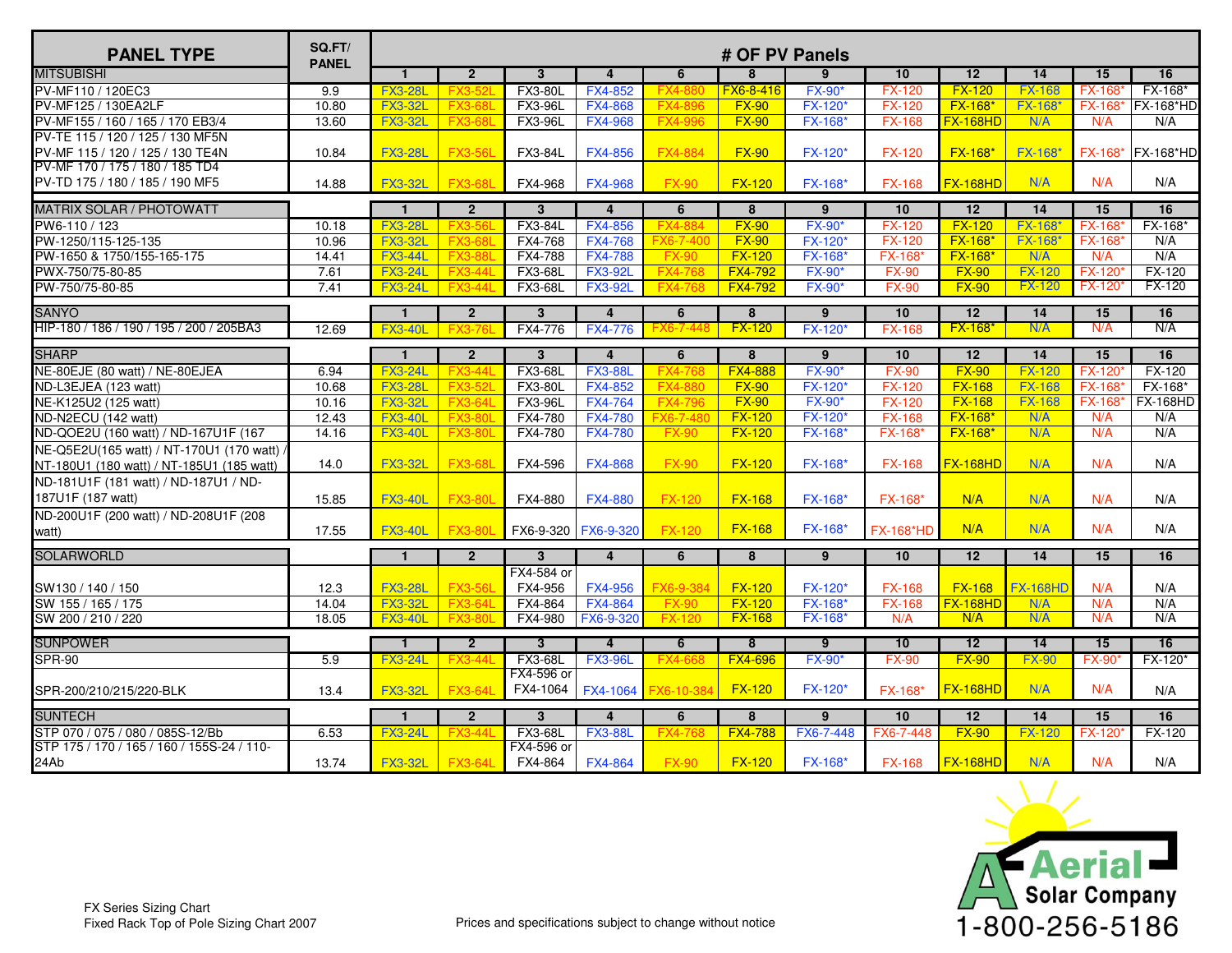| <b>PANEL TYPE</b> | SQ.FT/       |                |                |                |                |              | # OF PV Panels   |                |                |                  |                 |                |             |
|-------------------|--------------|----------------|----------------|----------------|----------------|--------------|------------------|----------------|----------------|------------------|-----------------|----------------|-------------|
| <b>SUNWIZE</b>    | <b>PANEL</b> |                |                |                |                | b            | $\bullet$        |                | 10             | $12 \,$          | 14              | 15             | 16          |
| SW 50/55/60       | 5.39         | <b>FX3-24S</b> |                | <b>FX3-64S</b> | <b>FX3-84S</b> |              | <b>FX4-884</b>   | FX6-8-416      | FX6-8-416      | <b>FX6-8-480</b> | <b>FX-90</b>    | FX-90          | FX-120*     |
| SW 50A/ 55A / 60A | 5.31         | <b>FX3-24S</b> | <b>FX3-48S</b> | <b>FX3-72S</b> | <b>FX3-96S</b> |              | <b>FX4-796</b>   | FX6-7-480      | FX6-7-480      | $FX-90$          | <b>FX-90</b>    | <b>FX-90*</b>  | FX-120*     |
| SW85/SW90/SW95    | 9.01         | <b>FX3-24L</b> | <b>FX3-48L</b> | <b>FX3-72L</b> | <b>FX3-96L</b> | $6 - 8 - 37$ | FX6-8-384        | <b>FX-90*</b>  | <b>FX-90</b>   | $FX-120$         | <b>FX-168</b>   | FX-168'        | FX-168*     |
| SW100/SW115/SW120 | 10.04        | <b>FX3-28L</b> | <b>FX3-52L</b> | <b>FX3-80L</b> | <b>FX4-952</b> |              | $FX-90$          | <b>FX-90*</b>  | <b>FX-120</b>  | $FX-120$         | <b>FX-168</b>   | <b>FX-168'</b> | FX-168*     |
| SW155-L/165-L     | 15.62        | <b>FX3-36L</b> | <b>FX3-72L</b> | FX4-972        | <b>FX4-972</b> | FX-90        | <b>FX-168</b>    | FX-168*        | <b>FX-168</b>  | N/A              | N/A             | N/A            | N/A         |
| <b>UNI-SOLAR</b>  |              |                | 2              |                |                | 6            | o                |                | 10             | 12               | 14              | 15             | 16          |
| <b>US-32</b>      | 5.64         | <b>FX3-24L</b> |                | <b>FX3-48L</b> | <b>FX3-64L</b> |              | <b>FX4-864</b>   | <b>FX4-880</b> | <b>FX4-880</b> | FX6-8-384        | <b>FX6-8-48</b> | <b>FX-90</b>   | FX-90*      |
| <b>US-42</b>      | 7.42         | <b>FX3-32S</b> |                | FX3-92S        | <b>FX4-560</b> |              | <b>FX6-5-480</b> | <b>FX-90*</b>  | <b>FX-90</b>   | $FX-90$          | <b>FX-120</b>   | <b>FX-120</b>  | FX-120*     |
| <b>US-64</b>      | 10.91        | <b>FX3-32L</b> | <b>FX3-60L</b> | FX3-92L        | <b>FX4-860</b> |              | $FX-90$          | $FX-120*$      | <b>FX-168</b>  | <b>FX-168*</b>   | <b>FX-168*</b>  | <b>FX-168*</b> | $FX-168*HD$ |



FX3-4-6-Series Top of Pole

**How to determine which rack to order:** Scroll down the column on the left to find the photovoltaic make and model you will use.

Find the number of panels you plan to mount on the fixed rack in one of the vertical columns to the right.

Find the box at the intersection of the "PANEL TYPE" with the PV panel you will use and "# of PV PANELS" with the number of modules you plan to place on your rack. The "Model Number" (FX 3 - xx, FX4-xxx, FX6-x-xxx, FXxx) of the rack to purchase will be in the box.

**Order Examples:** To order a rack for 3 Kyocera KC-130's, the model number is "FX 3 - 80 L". To order a rack for 14 Kyocera K C-85's the model number is "FX 120" and will require and extra rail set.

For FX-90, 120, & 168 Top of Pole Mount Fixed Racks : Add the following to the cost of a fixed rack - \*Extra Rail Set Required - \$260 \*\* 2 Extra Rail Sets Required - \$520 \*\*\* 3 Extra Rail Sets Required - \$780 Fixed racks with Heavy Duty Rails are available for \$520 per set (2 rails)



FX90-120-168-Series Top of Pole

**Shipping:** All FX 3 & 4, & most FX-6 Series Fixed Racks may be shipped by UPS.

FX-90, 120, and 168 racks must be shipped by a freight carrier.

**Larger Fixed Racks:** Our chart only shows up to 16 panels mounted because that handles the majority of our racks. Larger racks that hold approximately 168 sq. ft. of solar modules are available.